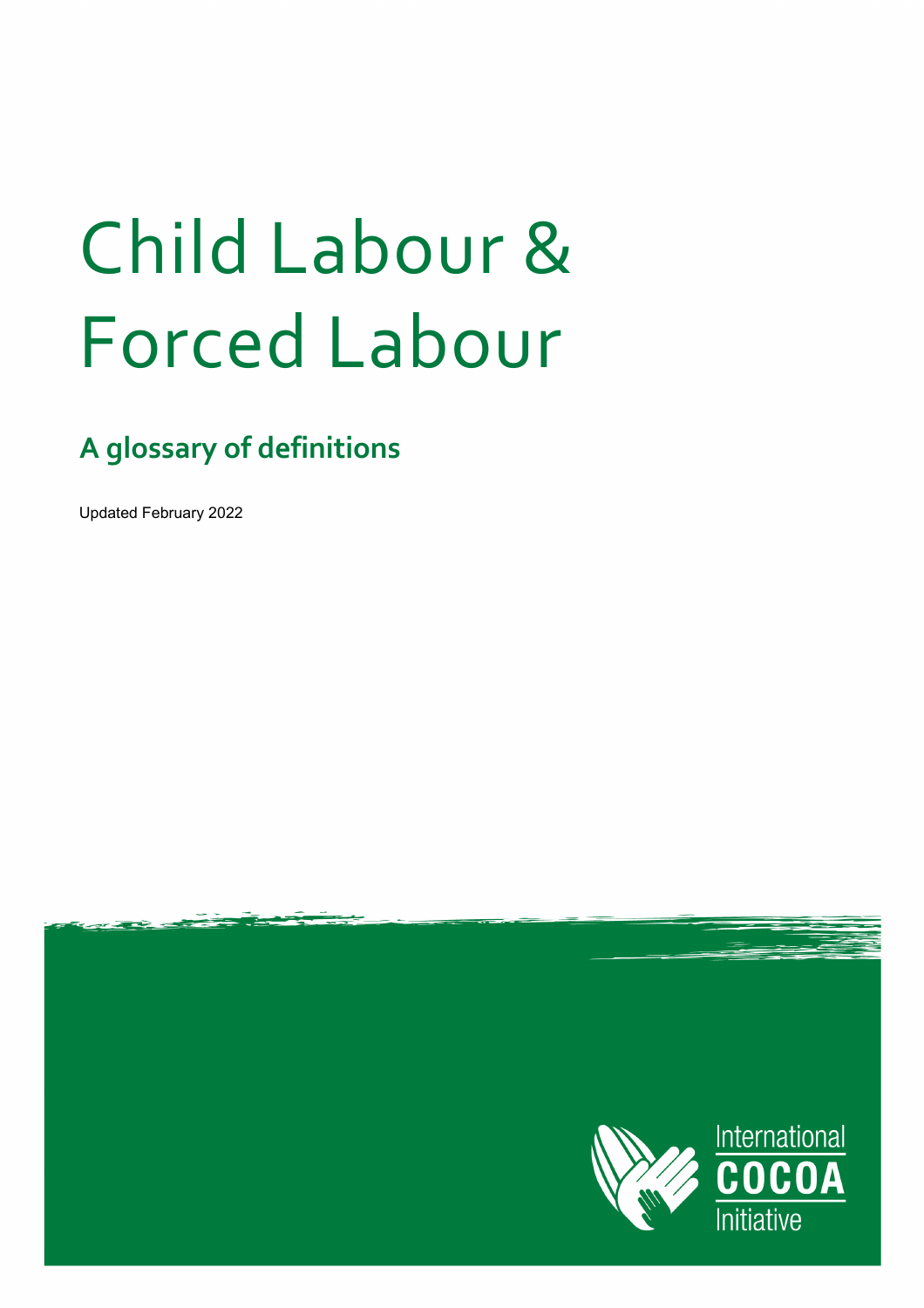#### **Contents**

| $\overline{2}$ |
|----------------|
| $\overline{2}$ |
| $\overline{2}$ |
| 3              |
| 3              |
| 3              |
| 3              |
| 4              |
|                |

## <span id="page-1-0"></span>**Child**

According to the [International Charter on Children's Rights](https://www.ohchr.org/en/professionalinterest/pages/crc.aspx) and to [ILO Convention 138](https://www.ilo.org/dyn/normlex/en/f?p=NORMLEXPUB:12100:0::NO::P12100_ILO_CODE:C138) on Minimum Age, a child is any human being, male or female, below the age of 18.

## <span id="page-1-1"></span>**Child labour**

The [ILO defines child labour](http://www.ilo.org/ipec/facts/lang--en/index.htm) as "**work that** deprives children of their childhood, their potential and their dignity, and that **is harmful to physical and mental development**".

Child labour specifically refers to work, hazardous or not, that is mentally, physically, socially or morally dangerous and harmful to children, and interferes with their schooling by depriving them of the opportunity to attend school, or obliging them to leave school prematurely, or requiring them to attempt to combine school attendance with excessively long and heavy work.

## <span id="page-1-2"></span>**Child Work/Light work**

Not all work done by children is classified as child labour. Children's and adolescents' participation in economic work that does not affect their health and personal development or interfere with or prejudice their schooling or their participation in vocational orientation or training programmes is generally regarded as positive.

Child work (light work) includes activities such as helping their parents around the home, assisting in a family business or earning pocket money outside school hours and during school holidays for a few hours and under adult supervision. These kinds of activities contribute to children's development and the welfare of their families. It provides them with skills and experience and prepares them to be productive members of society during their adult life.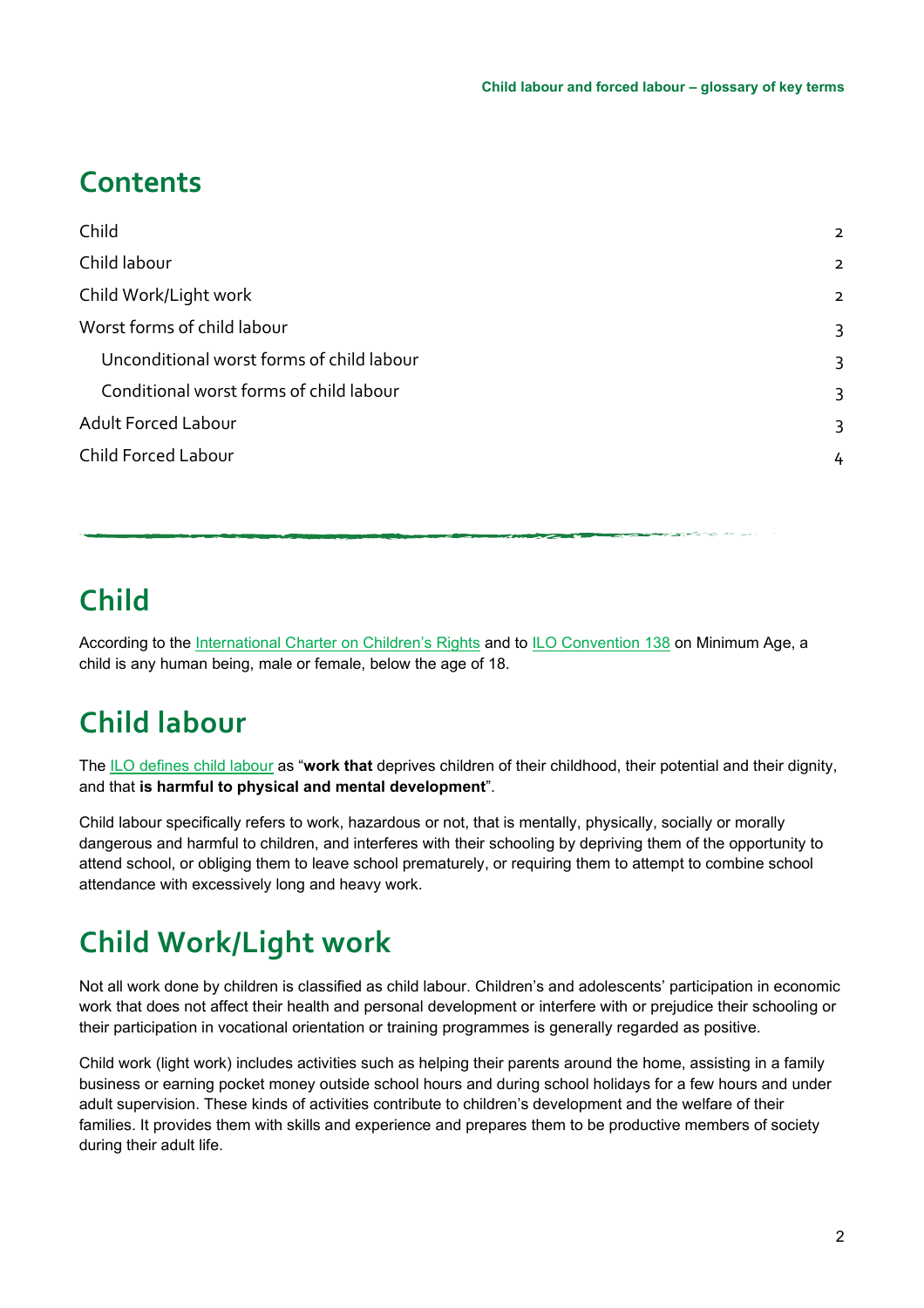#### <span id="page-2-0"></span>**Worst forms of child labour**

According to [ILO Convention 182,](https://www.ilo.org/dyn/normlex/en/f?p=NORMLEXPUB:12100:0::NO::P12100_ILO_CODE:C182) there are four categories of the worst forms of child labour:

- a) All forms of **slavery** or practices similar to slavery, such as the **sale, trafficking** of children, **debt bondage** and serfdom or **compulsory labour**, including **forced** or compulsory recruitment of children for use in armed conflict
- b) The use, procuring or offering of a child for **prostitution**, for the production of **pornography** or for pornographic performances;
- c) The use, procuring or offering of a child for **illicit activities**, in particular for the production and trafficking of drugs as defined in the relevant international treaties;
- d) Work which, by its nature or the circumstances in which it is carried out, is likely to harm the health, safety or morals of children **(hazardous work)**.

#### <span id="page-2-1"></span>**Unconditional worst forms of child labour**

Categories (a), (b) and (c) are known as the *unconditional* forms of child labour, meaning they are **prohibited without regard** to the age of the child, the nature of the tasks executed, the conditions and circumstances in which those tasks are executed.

See below for further information on category (a) – [Child Forced Labour.](#page-3-0)

#### <span id="page-2-2"></span>**Conditional worst forms of child labour**

Category (d) – hazardous work – is a *conditional* worst form of child labour, meaning it must be defined locally, through the nationally defined list of hazardous activities.

**Hazardous work** is work which, by its nature or the circumstances in which it is carried out, **is likely to harm the health, safety, or morals of children**. According to [ILO Convention 182,](https://www.ilo.org/dyn/normlex/en/f?p=NORMLEXPUB:12100:0::NO::P12100_ILO_CODE:C182) the precise nature of those tasks that are prohibited are to be defined and reviewed by each country.

See ICI's [comparative analysis of child labour decrees](https://www.cocoainitiative.org/knowledge-hub/resources/comparative-analysis-child-labour-decrees-ghana-cote-divoire-and-cameroon) in Cameroon, Côte d'Ivoire and Ghana.

#### <span id="page-2-3"></span>**Adult Forced Labour**

ILO operationalized the definition of adult forced labour in its 2012 guidance document, *[Hard to see, harder to](https://www.ilo.org/global/topics/forced-labour/publications/WCMS_182096/lang--en/index.htm)  count - [Survey guidelines to estimate forced labour of adults and children:](https://www.ilo.org/global/topics/forced-labour/publications/WCMS_182096/lang--en/index.htm)*

*"Forced labour of adults is defined, for the purpose of these guidelines, as work for which a person has not offered him or herself voluntarily (concept of "involuntariness") and which is performed under the menace of any penalty (concept of "coercion") applied by an employer or a third party to the worker. The coercion may take place during the worker's recruitment process to force him or her to accept the job or, once the person is working, to force him/her to do tasks which were not part of what was agreed at the time of recruitment or to prevent him/her from leaving the job."*

The operational definition of forced labour can be split into the four principal dimensions:

- 1. Un-free recruitment
- 2. Work and life under duress
- 3. Impossibility of leaving an employer
- 4. Penalty or menace of penalty